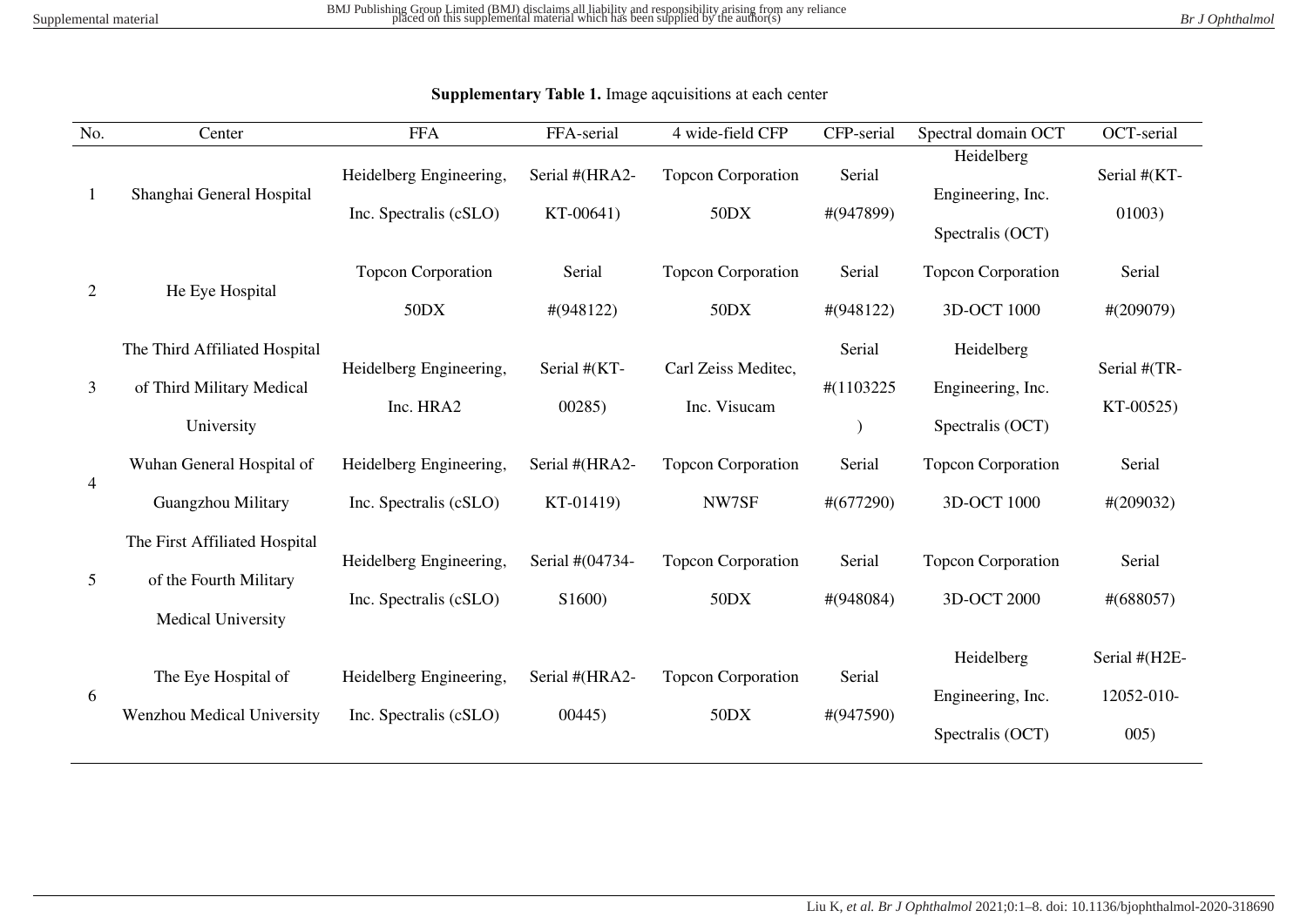BMJ Publishing Group Limited (BMJ) disclaims all liability and responsibility arising from any reliance<br>placed on this supplemental material which has been supplied by the author(s) Br and the material material which has b

|  |  | Br J Ophthalmol |
|--|--|-----------------|
|  |  |                 |

|    |                                                                | <b>Topcon Corporation</b>                         | Serial                          | <b>Topcon Corporation</b>                | Serial                      | Carl Zeiss Meditec,                                 | Serial #(4000-            |
|----|----------------------------------------------------------------|---------------------------------------------------|---------------------------------|------------------------------------------|-----------------------------|-----------------------------------------------------|---------------------------|
|    | Wuxi No. 2 People's Hospital                                   | 50IX                                              | $\#(175258)$                    | $50$ IX                                  | $\#(175258)$                | Inc. Cirrus                                         | 12023)                    |
| 8  | Southwest Hospital                                             | Heidelberg Engineering,<br>Inc. Spectralis (cSLO) | Serial #(H2E-<br>11774-004-002) | Kowa Company, Ltd<br>nonmyd a-DIII       | Serial<br>#(1579000<br>605) | <b>Topcon Corporation</b><br>3D-OCT 1000            | Serial<br>$\#(209032)$    |
|    | The Ophthalmological                                           | Heidelberg Engineering,                           | Serial #(TSP-                   | Carl Zeiss Meditec,                      | Serial                      | Carl Zeiss Meditec,                                 | Serial #(4000-            |
| 9  | Research Institute of Henan                                    | Inc. Spectralis (cSLO)                            | 02572)                          | Inc. FF450 Plus                          | $\#(988819)$                | Inc. Cirrus                                         | 6040                      |
| 10 | Peking University Third<br>Hospital                            | Heidelberg Engineering,<br>Inc. Spectralis (cSLO) | Serial #(HRA2<br>00093)         | Carl Zeiss Meditec,<br>Inc. FF450 Plus   | Serial<br>#(2019990<br>88)  | Heidelberg<br>Engineering, Inc.<br>Spectralis (OCT) | Serial #(TR-<br>KT1248)   |
| 11 | Beijing Tongren Hospital,<br><b>Capital Medical University</b> | Heidelberg Engineering,<br>Inc. Spectralis (cSLO) | Serial #(04768-<br>S3600)       | <b>Topcon Corporation</b><br>50DX        | Serial<br>$\#(870707)$      | Heidelberg<br>Engineering, Inc.<br>Spectralis (OCT) | Serial #(04768-<br>S3600) |
| 12 | <b>TianJin University Medical</b><br>Eye Hospital              | Heidelberg Engineering,<br>Inc. Spectralis (cSLO) | Serial #(H2E-<br>15131-003-001) | <b>Topcon Corporation</b><br><b>50EX</b> | Serial<br>$\#(274768)$      | <b>Topcon Corporation</b><br>3D-OCT 2000            | Serial<br>$\# (608102)$   |
| 13 | Shanghai Renji Hospital                                        | Carl Zeiss Meditec, Inc.<br>Visucam 500           | Serial<br>#(1100811)            | Carl Zeiss Meditec,<br>Inc. Visucam 500  | Serial<br>#(1100811         | Carl Zeiss Meditec,<br>Inc. Cirrus                  | Serial #(4000-<br>8143)   |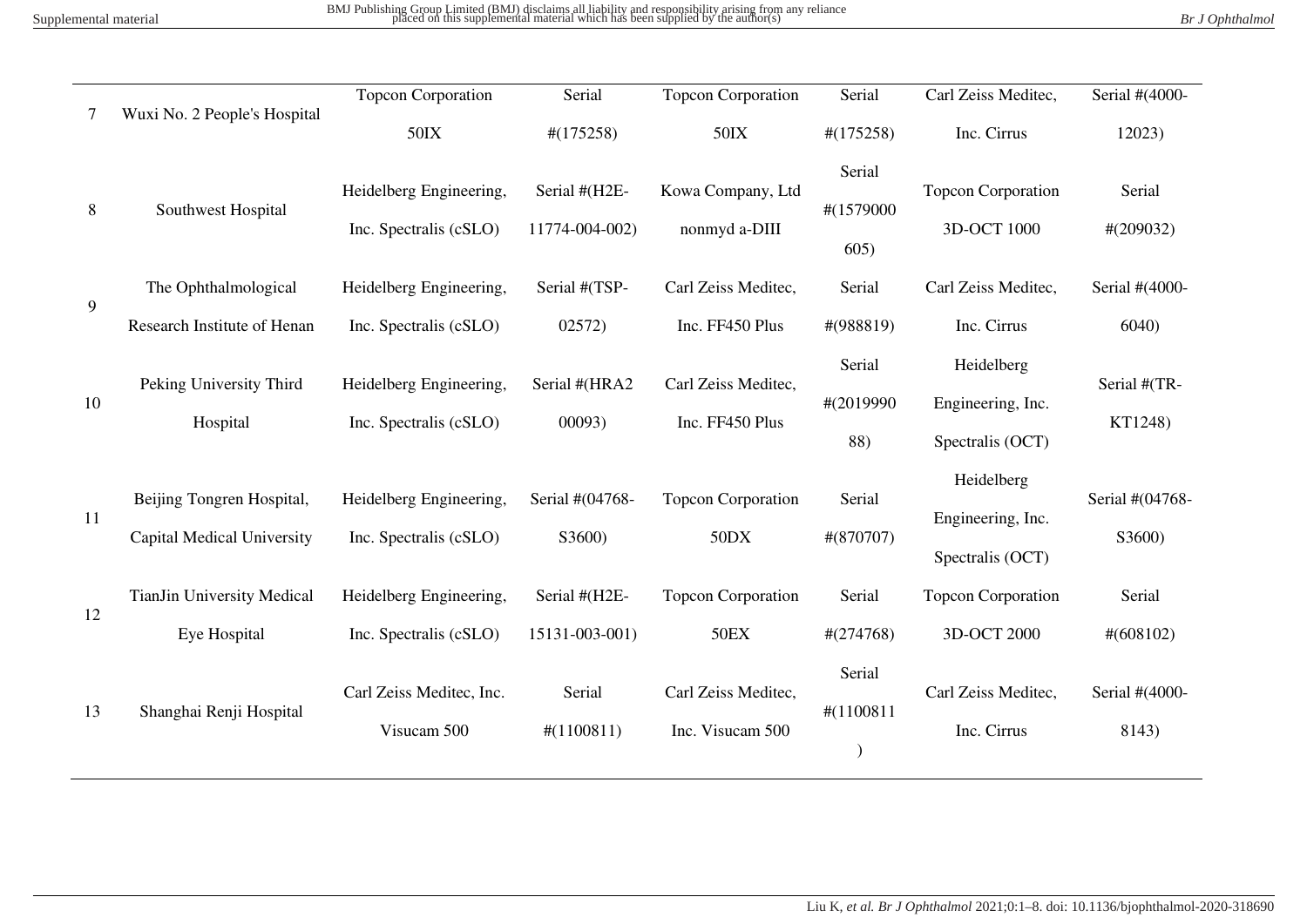| 14 | West China Hospital, Sichuan<br>University                          | Heidelberg Engineering,<br>Inc. Spectralis (cSLO) | Serial #(HRA2-<br>00617     | <b>Topcon Corporation</b><br>50DX      | Serial<br>$\#(948400)$                    | Heidelberg<br>Engineering, Inc.<br>Spectralis (OCT) | Serial #(01596-<br>S2000)  |
|----|---------------------------------------------------------------------|---------------------------------------------------|-----------------------------|----------------------------------------|-------------------------------------------|-----------------------------------------------------|----------------------------|
| 15 | The First Affiliated Hospital<br>of Chongqing Medical<br>University | Heidelberg Engineering,<br>Inc. Spectralis (cSLO) | Serial #(01848-<br>S1300)   | Canon, Inc. CR-DGi                     | Serial<br>#(DGI311<br>$808 -$<br>BX00271) | Heidelberg<br>Engineering, Inc.<br>Spectralis (OCT) | Serial #(03721-<br>S2000)  |
| 16 | Peking Union Medical<br>College Hospital                            | <b>Topcon Corporation</b><br>50DX                 | Serial<br>$\#(8710039)$     | <b>Topcon Corporation</b><br>50DX      | Serial<br>#(8710039                       | Heidelberg<br>Engineering, Inc.<br>Spectralis (OCT) | Serial #(03986-<br>S3600)  |
| 17 | Zhongshan Ophthalmic<br>Center, Sun Yat-Sen<br>University           | Heidelberg Engineering,<br>Inc. Spectralis (cSLO) | Serial #(HRA2-<br>KT-03251) | <b>Topcon Corporation</b><br>50DX      | Serial<br>$\#(948133)$                    | Heidelberg<br>Engineering, Inc.<br>Spectralis (OCT) | Serial #(2867-<br>$5-3600$ |
| 18 | Peking University People's<br>Hospital                              | <b>Topcon Corporation</b><br>50DX                 | Serial<br>$\#(945906)$      | Carl Zeiss Meditec,<br>Inc. FF450 Plus | Serial<br>#(1076503                       | Heidelberg<br>Engineering, Inc.<br>Spectralis (OCT) | Serial #(01225-<br>S3300)  |

CFP, Color fundus photography; FFA, fundus fluorescein angiography; OCT, optical coherence tomography.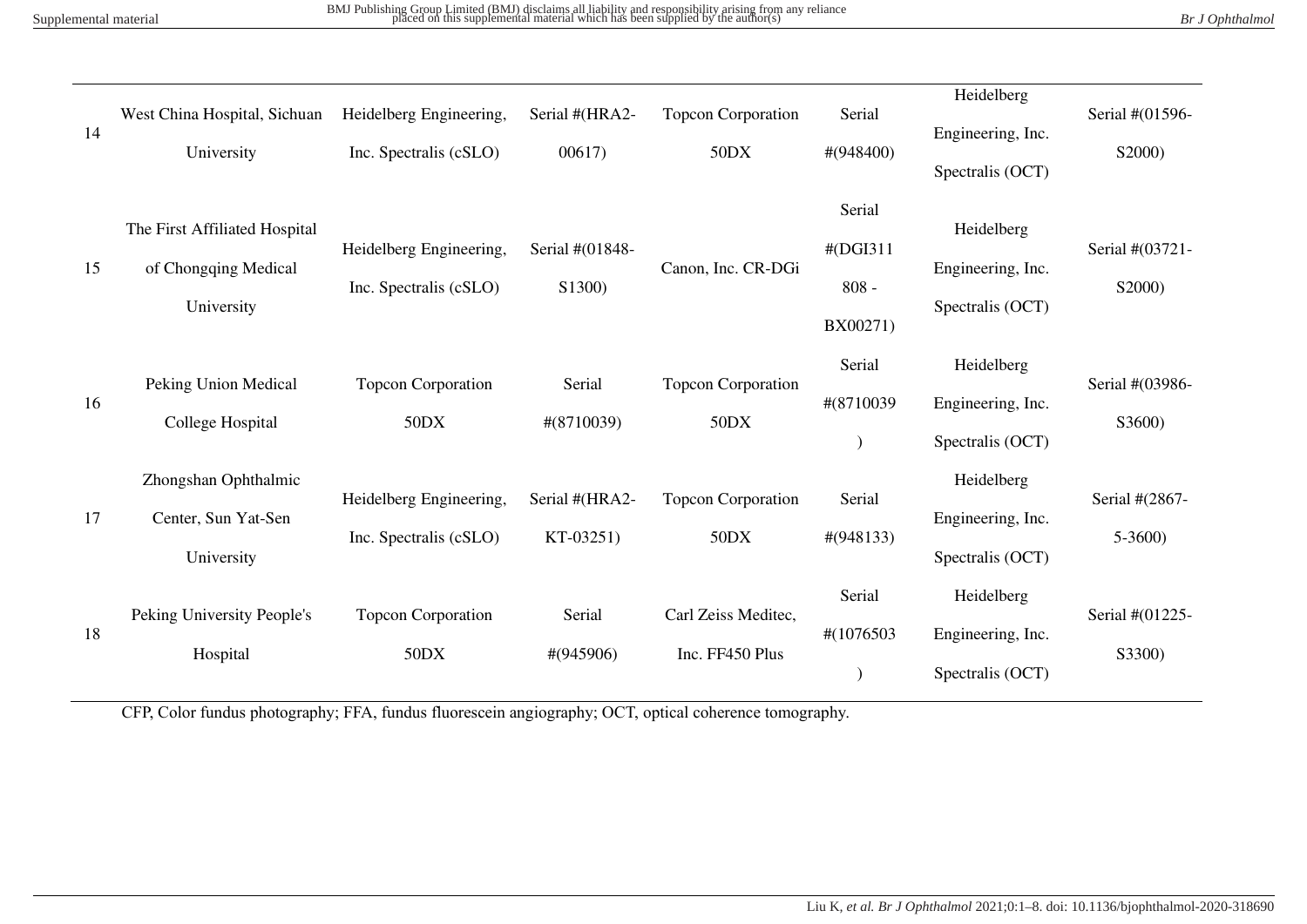|                                   | Conbercept       | Laser            | Total      |
|-----------------------------------|------------------|------------------|------------|
| Enrolled, n                       | 76               | 81               | 157        |
| Enrolled but not treated, $n$ (%) | 1(1.3)           | 1(1.2)           | 2(1.3)     |
| Completed the study, $n$ (%)      | 67(88.2)         | 75 (92.6)        | 142 (90.4) |
| Withdrew from the study, $n$ (%)  | 9(11.8)          | 6(7.4)           | 15(9.6)    |
| Adverse event                     | 4(5.3)           | 1(1.2)           | 5(3.2)     |
| Investigator judgement            | 3(3.9)           | 3(3.7)           | 6(3.8)     |
| Withdrawal of consent             | 1(1.3)           | 1(1.2)           | 2(1.3)     |
| Lost to follow up                 | 1(1.3)           | $\boldsymbol{0}$ | 1(0.6)     |
| Death                             | $\boldsymbol{0}$ | 1(1.2)           | 1(0.6)     |

## **Supplementary Table 2.** Patient disposition in the extension study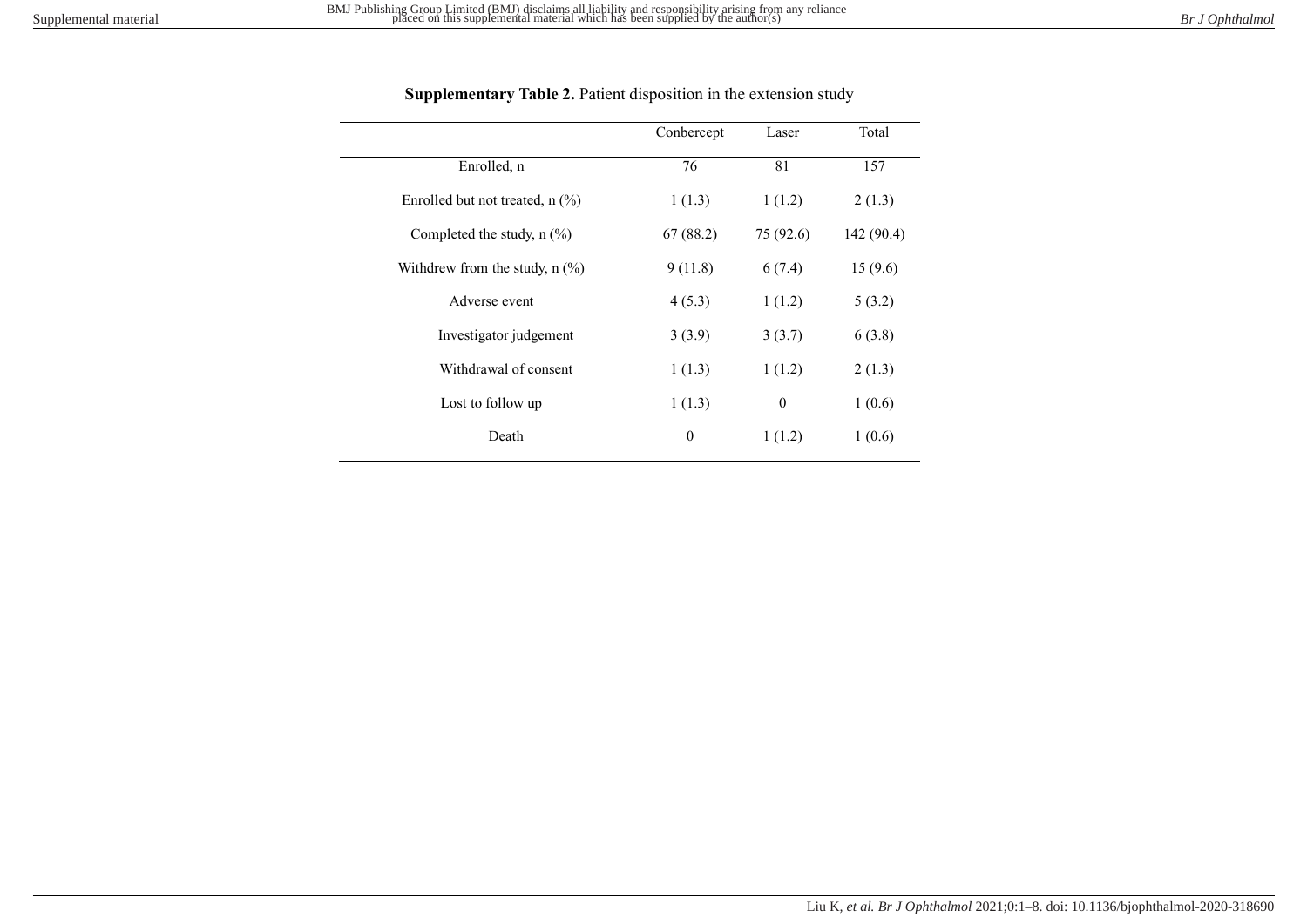| <b>Supplementary Table 3. Treatment experience</b> |  |  |  |
|----------------------------------------------------|--|--|--|
|----------------------------------------------------|--|--|--|

|                                   | Sailing study (baseline to month 12) |                            |         | Extension study (month 12 to month 24) |               |           |
|-----------------------------------|--------------------------------------|----------------------------|---------|----------------------------------------|---------------|-----------|
|                                   | Conbercept                           | Laser                      |         | Conbercept                             | Laser         |           |
|                                   | $(n=125)$                            | $(n=123)$                  | P       | $(n=76)$                               | $(n=81)$      | P         |
| Number of intravitreal injections | $9.5 \pm 2.8$                        | $9.7 \pm 3.1$ <sup>a</sup> | 0.538   | $8.5 \pm 3.5$                          | $8.6 \pm 3.4$ |           |
| Number of laser photocoagulation  | $2.6 \pm 1.3^{\mathrm{b}}$           | $2.7 \pm 1.3$              | 0.604   | <b>NA</b>                              | <b>NA</b>     | NA        |
| treatments                        |                                      |                            |         |                                        |               |           |
| Rescue treatment                  | 5(4.0)                               | 25(20.3)                   | < 0.001 | <b>NA</b>                              | <b>NA</b>     | <b>NA</b> |

NA, not applicable.

a. In the laser group, the number of sham injections was counted and did not include all treatments after the first rescue treatment.

b. In the conbercept group, the number of sham laser treatment was counted and did not include all treatments after the first rescue treatment.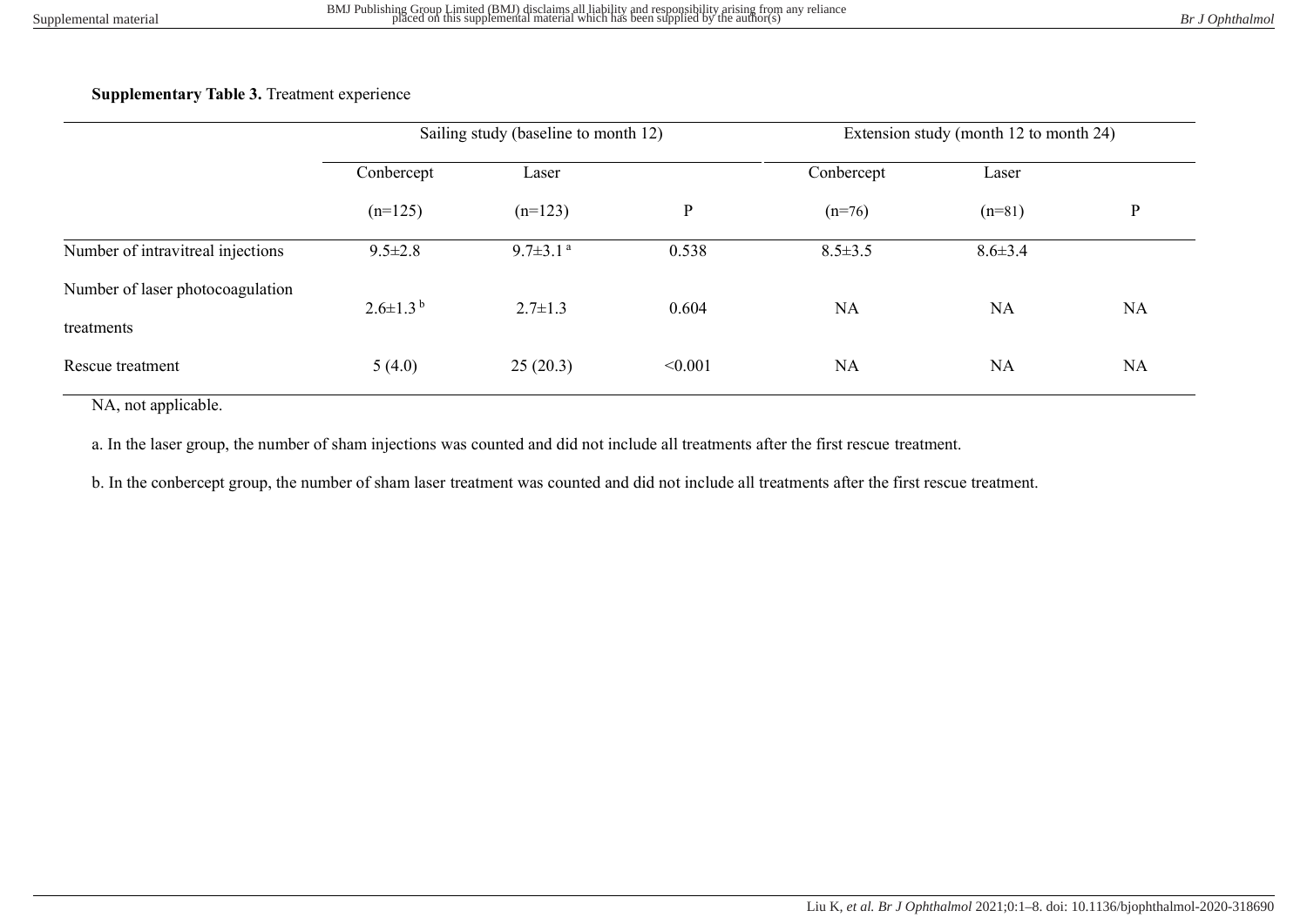# **Supplementary Table 4.** Visual distribution in the Sailing Study

|                   | 6 months   |           |           | 12 months        |          |           |  |
|-------------------|------------|-----------|-----------|------------------|----------|-----------|--|
|                   | Conbercept | Laser     |           | Conbercept       | Laser    |           |  |
| Variables         | $(n=121)$  | $(n=118)$ | ${\bf P}$ | $(n=112)$        | $(n=87)$ | ${\bf P}$ |  |
| Vision gain       |            |           |           |                  |          |           |  |
| $\geq$ 0 letter   | 110(90.9)  | 65(55.1)  | < 0.001   | 104(92.9)        | 62(71.3) | < 0.001   |  |
| $\geq$ 5 letters  | 81(66.9)   | 40(33.9)  | < 0.001   | 81(72.3)         | 46(52.9) | 0.005     |  |
| $\geq$ 10 letters | 51(42.1)   | 20(16.9)  | < 0.001   | 56(50.0)         | 26(29.9) | 0.004     |  |
| $\geq$ 15 letters | 21(17.4)   | 8(6.8)    | 0.012     | 28(25.0)         | 13(14.9) | 0.082     |  |
| Vision loss       |            |           |           |                  |          |           |  |
| $\geq$ 0 letter   | 11(9.1)    | 53(44.9)  | < 0.001   | 8(7.1)           | 25(28.7) | < 0.001   |  |
| $\geq$ 5 letters  | 7(5.8)     | 25(21.2)  | 0.001     | 4(3.6)           | 6(6.9)   | 0.287     |  |
| $\geq$ 10 letters | 6(5.0)     | 15(12.7)  | 0.034     | 3(2.7)           | 3(3.4)   | 0.753     |  |
| $\geq$ 15 letters | 2(1.7)     | 4(3.4)    | 0.391     | $\boldsymbol{0}$ | 1(1.1)   | 0.255     |  |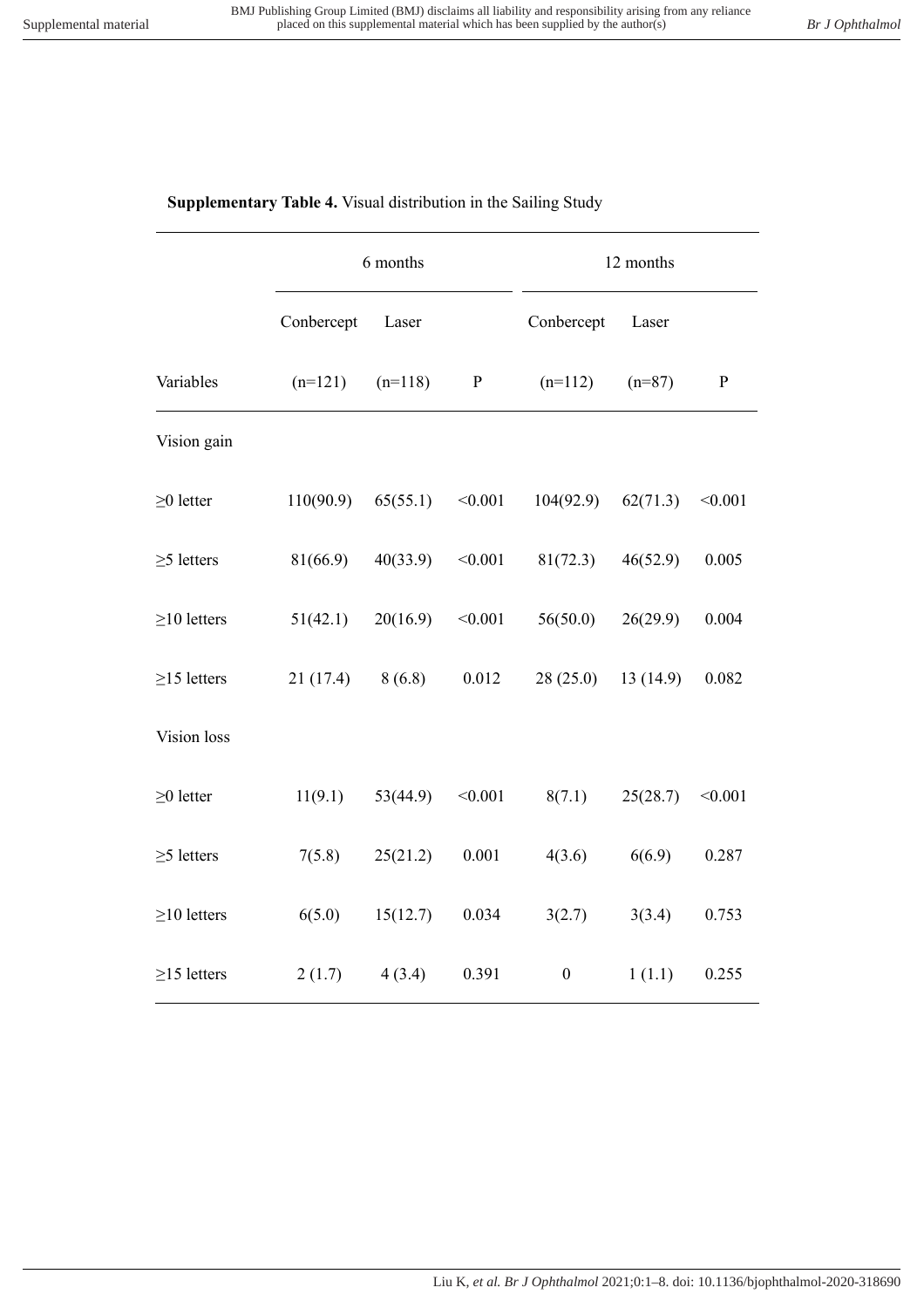## **Subjects**

Subjects can be included in this study if they meet all of the following inclusion criteria and do not meet any of the exclusion criteria during the screening.

- **1.1** Inclusion criteria:
	- 1) The subjects have provided the written informed consent, and are willing to receive the follow-up at the time points as specified in the trial;
	- 2) The subjects are males or females at least 18 years of age;
	- 3) The subjects have confirmed Type 1 or type 2 diabetes;
	- 4) The glycated hemoglobin (HbA1c) is  $\leq 10\%$ ;
	- 5) The target eye shall meet the following requirements:
		- ➢ DME involving the fovea and leading to decreased vision is present;
		- ➢ BCVA measured ≥ 24 letters and ≤ 73 letters at the 4m/1m ETDRS eye chart (equivalent to 20/40 to 20/320 of the Snellen eye chart);
		- $\triangleright$  The OCT examination shows CRT  $\geq$  300 µm (using spectral domain OCT, the measured values of CRT shall be subject to confirmation by the imaging reading center);
		- ➢ There is absence of opaque opacity of the refractive medium and pupil contraction affecting fundus examination.
	- 6) The BCVA of the subject's non-target eye  $\geq$  24 letters (equivalent to 20/320 of the Snellen vision).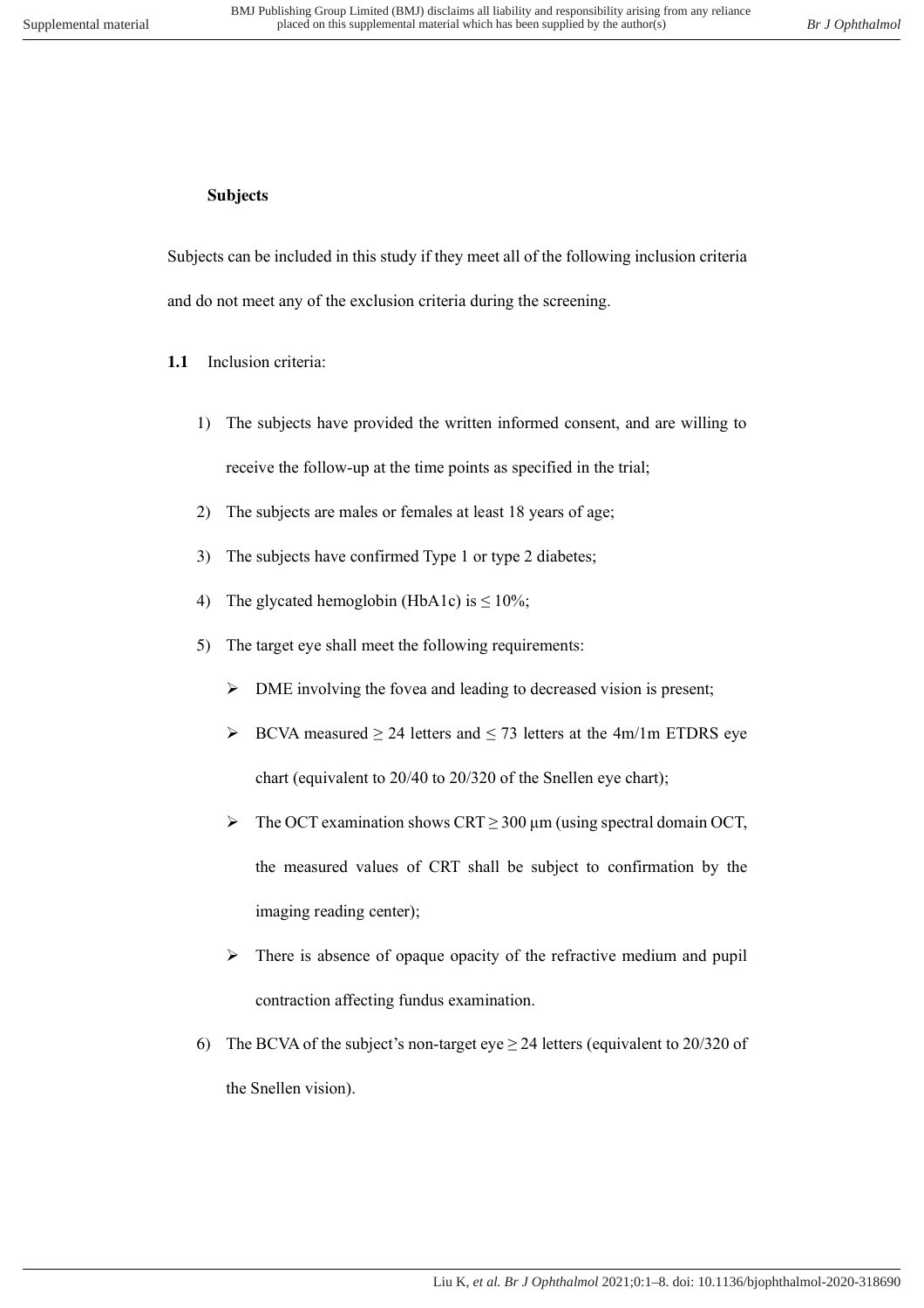Note: Only one target eye of a subject can be selected in the study. If both eyes of a subject meet the inclusion criteria, the investigators shall determine the target eye from the medical perspective.

- **1.2** Exclusion criteria
- **1.2.1** Patients with any of the following eye diseases:
	- 1) Active eye infection occurs in either eye (e.g., blepharitis, keratitis, scleritis, and conjunctivitis, etc.);
	- 2) Proliferative diabetic retinopathy (PDR) occurs in the target eye, with the exception of PDR resolving after full retina photocoagulation, and inactive, and fibrotic PDR;
	- 3) The target eye has a history of vitreous bleeding within 2 months prior to screening;
	- 4) The target eye has structural damage of the retina that involves the fovea (e.g., retinal pigment epithelium (RPE) atrophy, retinal fibrosis, laser scar, and dense hard exudation), or the investigators believe that there are other retinal damage in the target eye that may prevent vision improvement following resolution of macular edema.
	- 5) The target eye, in addition to DR, has other ophthalmic conditions leading to macular edema or alterations in vision (e.g., retinal vein occlusion (RVO), CNV, retinal detachment, macular hole, traction of macular retina, and preretinal membrane, etc.);
	- 6) The target eye contains iris neovascularization;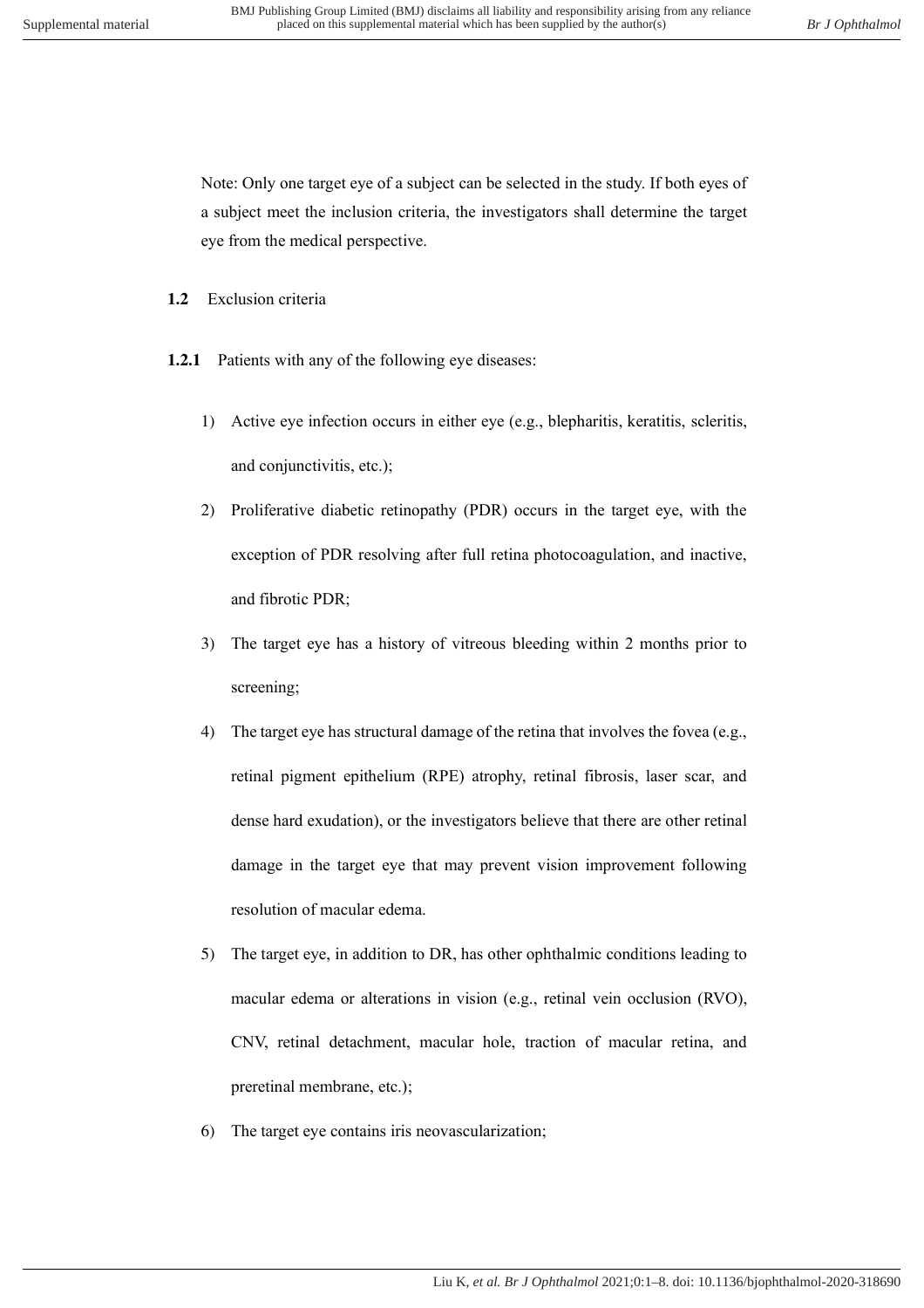- 7) The target eye has uncontrolled glaucoma (which is defined as an intraocular pressure  $\geq 25$  mmHg) after the treatment with anti-glaucoma drugs, or a history of glaucoma filtering surgery.
- 8) The investigators believe that cataract of the target eye may affect the examination or judgment of the trial results, or surgical treatment is required within the next 6 months; or
- 9) The target eye has no crystal (inclusion is acceptable if there is artificial lens).
- **1.2.2** Patients having undergone any of the following eye treatment
	- 10) Either eye has been intraocularly injected with corticosteroids (e.g., triamcinolone) within 3 months prior to screening, or particularly injected with corticosteroids within 1 month prior to screening;
	- 11) The target eye has a history of vitrectomy;
	- 12) The target eye has undergone panretinal photocoagulation within 6 months prior to screening, or there is a possibility of panretinal photocoagulation during the study;
	- 13) The target eye has undergone  $\geq 2$  times of local/grid retinal photocoagulation, or local/grid retinal photocoagulation within 3 months prior to screening;
	- 14) The target eye or the general system has been treated with anti-VEGF drugs (e.g., aflibercept, pegaptanib sodium, ranibizumab, and bevacizumab, etc.) within 6 months prior to screening, or the non-target eye has been treated with anti-VEGF drugs within the first 3 months prior to screening;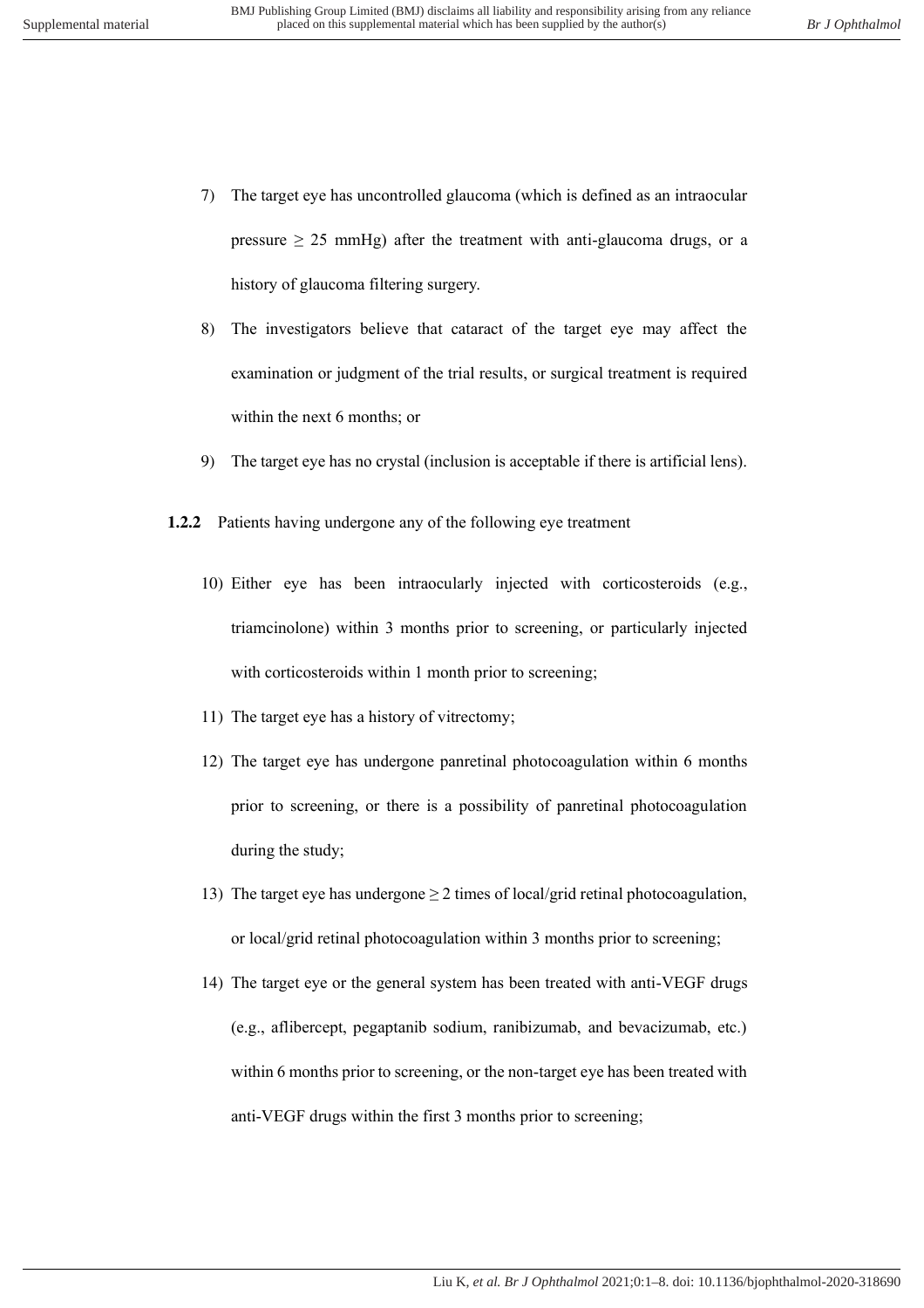- 15) The target eye has received any type of intraocular surgery (e.g., cataract surgery, and YAG posterior capsulotomy, etc.) within 3 months prior to screening; or
- 16) The target eye has undergone eye surgery that involves the macular region (e.g., PDT, and macular transposition, etc.), except for local/grid retinal photocoagulation;
- **1.2.3** Patients with any of the following systemic diseases
	- 17) The blood glucose is not well controlled within 3 months prior to screening (which is defined as the switch from the oral administration of hypoglycemic drugs to the insulin therapy, initiation of the insulin pump therapy, or an increase in the number of daily insulin injections);
	- 18) Impaired renal function (Crea is 2-fold the upper limit of the normal value in the laboratory of this center ) or abnormal hepatic function (ALT and AST are 2-fold the upper limit of the normal value in the laboratory of this center) are identified;
	- 19) Poor control of blood pressure (which is defined as systolic blood pressure  $\geq$ 150 mmHg or diastolic blood pressure ≥ 95 mmHg following treatment with antihypertensive medications) is noted;
	- 20) Patients are now developing systemic infections requiring oral, intramuscular or intravenous administration;
	- 21) Patients have stroke, transient ischemic attack, myocardial infarction or acute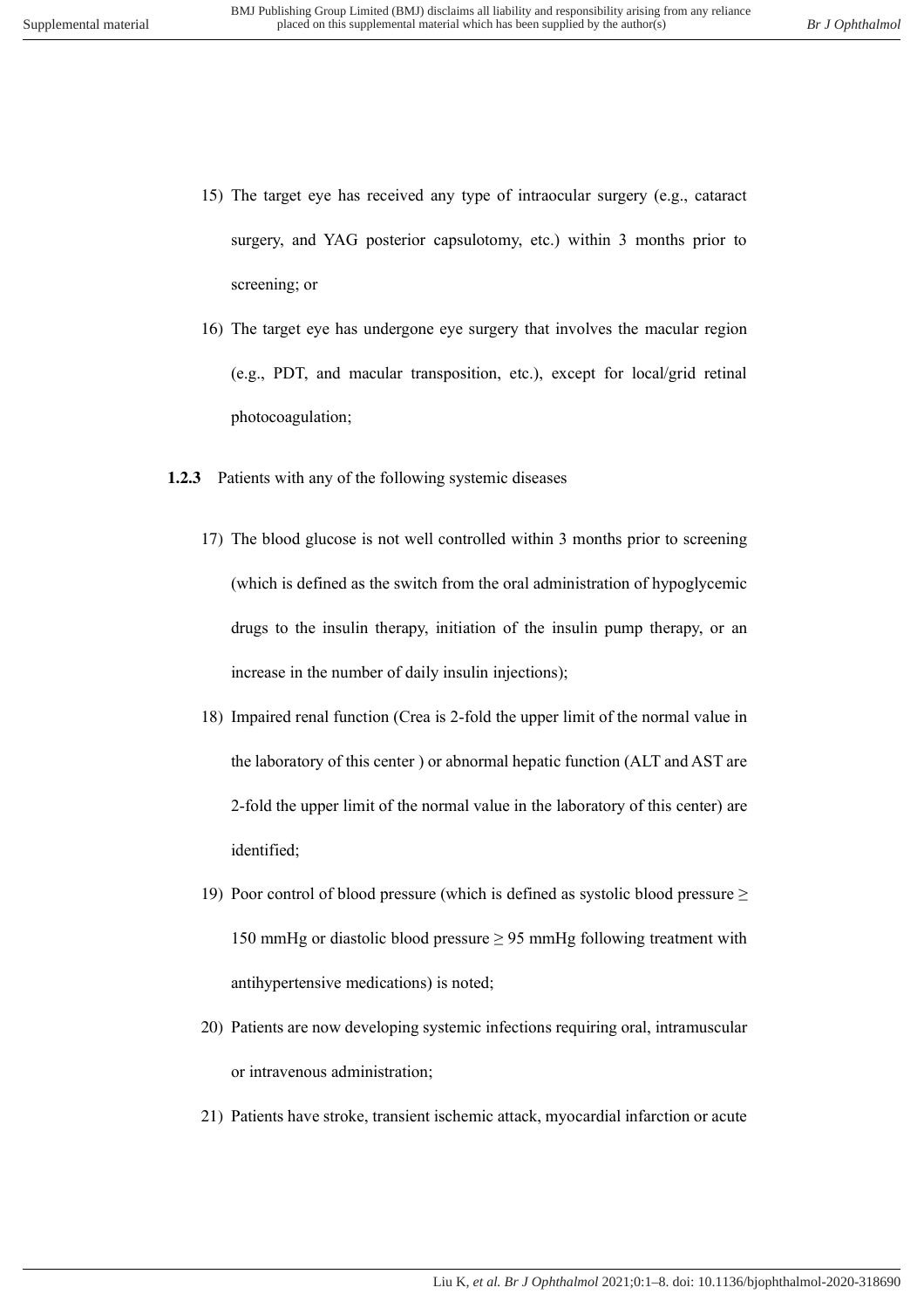congestive heart failure within 6 months prior to screening;

- 22) Patients have abnormal blood coagulation function (prothrombin time  $\geq 3s$ above the upper limit of the normal value, activated partial thromboplastin time  $\geq 10$ s above the upper limit of the normal value);
- 23) Patients are currently receiving drugs toxic to the lens, retina or optic nerve or may do so during the study (e.g., deferoxamine, chloroquine, hydroxychloroquine (chloroquinine), tamoxifen, phenothiazine or ethambutol, etc.);
- 24) Patients have confirmed systemic immune diseases (e.g., ankylosing spondylitis, and systemic lupus erythematosus, etc.) or any uncontrollable clinical conditions (e.g., AIDS, malignancies, active hepatitis, and severe mental, neurological, cardiovascular and respiratory diseases, etc.); or
- 25) Patients have allergic reactions or a history of allergy to sodium fluorescein, a history of allergy to therapeutic or diagnostic protein products, allergy to two or more drugs and/or non-drug factors, or allergic diseases currently;

### **1.2.4** Others

26) Subjects who have not undergone effective contraception;

Note: the following circumstances do not fall into the scope of exclusion.

- i. Amenorrhea for 12 months under the natural conditions, or amenorrhea for 6 months with the level of serum follicle stimulating hormone  $> 40$ mIU/ml;
- ii. Bilateral ovariectomy with or without hysterectomy received 6 weeks ago;